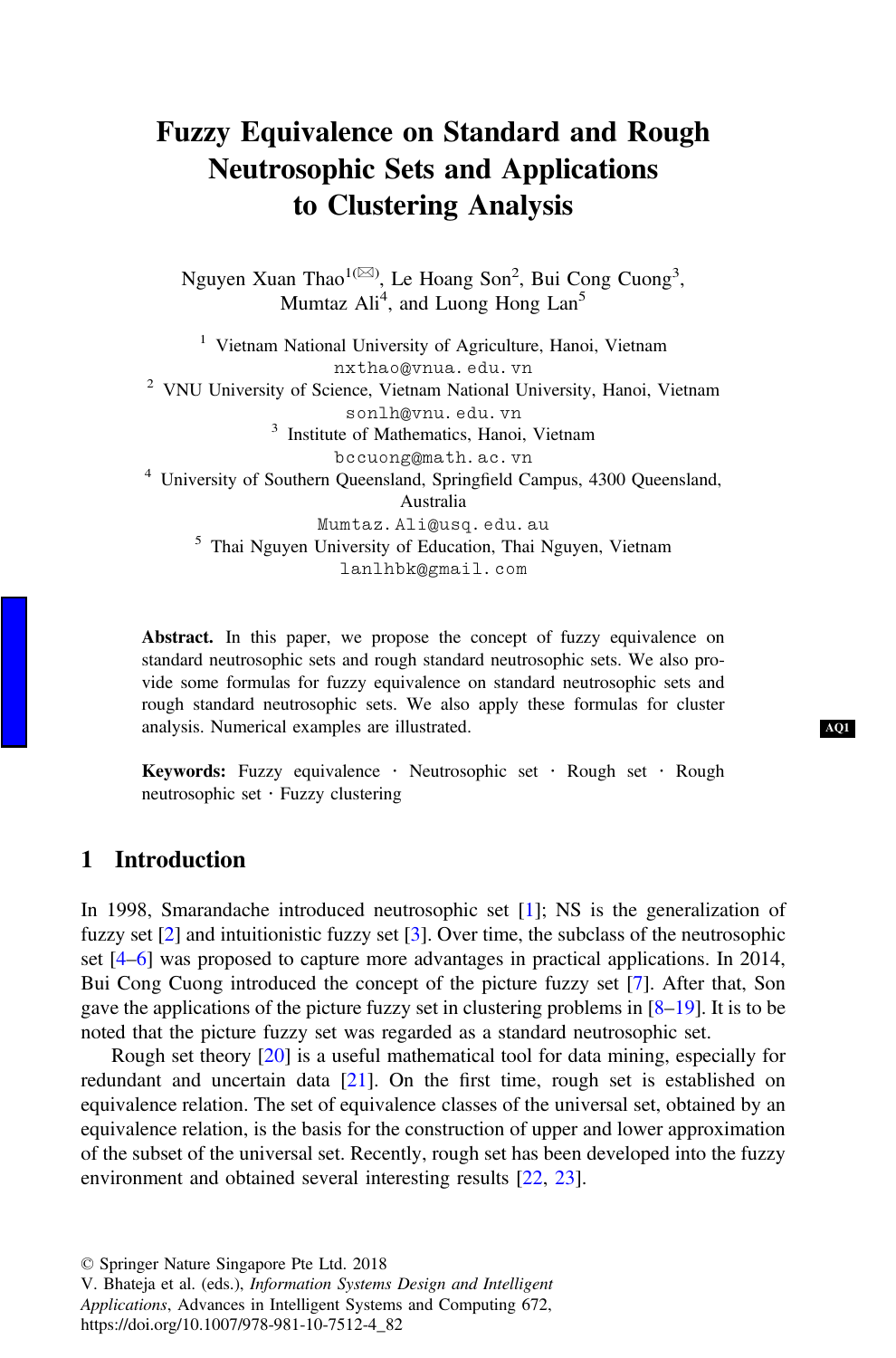[AQ2](#page--1-0)

It has been realized that the combination of the neutrosophic set and rough set achieved more uncertainty in the analysis of sophisticated events in real applications [\[24](#page-8-0)–[26](#page-8-0)]. Bui Cong Cuong et al. [[27\]](#page-8-0) firstly introduced some results of the standard neutrosophic soft theory. Later, Nguyen Xuan Thao et al. [[28,](#page-8-0) [29\]](#page-8-0) proposed the rough picture fuzzy set and the rough standard neutrosophic set which are the results of approximation of the picture fuzzy set and standard neutrosophic set, respectively, with respect to a crisp approximation space. However, the fuzzy equivalence, a basic component in the standard neutrosophic set for the approximation and inference processes, has not been defined yet.

In this paper, we introduce the concept of fuzzy equivalence for the standard neutrosophic set and the rough standard neutrosophic set. Some examples of the fuzzy equivalence for those sets and application on clustering analysis are also given. The rest of the paper is organized as follows: The rough standard neutrosophic set and fuzzy equivalence are recalled in Sect. [3](#page-2-0). Sections [3](#page-2-0) and [4](#page-3-0) propose the concept of fuzzy equivalence for two standard neutrosophic sets. In Sect. [5,](#page-4-0) we give an application of clustering and Sect. [6](#page-7-0) draws the conclusion.

#### 2 Preliminary

**Definition 1** [[27\]](#page-8-0). Let U be a universal set. A standard neutrosophic set (SNS) A on the U is  $A = \{(u, \mu_A(u), \eta_A(u), \gamma_A(u)) | u \in U\}$ , where  $\mu_A(u)$  is called the "degree of positive membership of u in A,"  $\eta_A(u)$  is called the "degree of indeterminate/neutral membership of u in A," and  $\gamma_A(u)\gamma_A(u)$  is called the "degree of negative membership of u in A," where  $\mu_A(u), \eta_A(u) \gamma_A(u) \in [0, 1]$  satisfy the following condition:

$$
0 \leq \mu_A(u) + \eta_A(u) + \gamma_A(u) \leq 1, \forall u \in U.
$$

The family of all standard neutrosophic sets in U is denoted by SNS(U).<br> **Definition** 2 [28, 29]. For a given  $A \in SNS(U)$ , the

**Definition 2** [\[28](#page-8-0), [29\]](#page-8-0). For a given  $A \in SNS(U)$ , the mappings  $\overline{PD} \cap PD : SNS(U)$ , save  $SUS(U)$ , the mappings  $RP, \underline{RP} : SNS(U) \rightarrow SNS(U)$ , in which mappings [AQ3](#page--1-0)

$$
\overline{RP}(A) = \{ \left( u, \mu_{\overline{RP}(A)}(u), \eta_{\overline{RP}(A)}(u), \gamma_{\overline{RP}(A)}(u) \right) | u \in U \},
$$
  

$$
\underline{RP}(A) = \{ (u, \mu_{\underline{RP}(A)}(u), \eta_{\underline{RP}(A)}(u), \gamma_{\underline{RP}(A)}(u) | u \in U \},
$$

where

$$
\mu_{\overline{RP}(A)}(u) = \vee_{v \in R_S(u)} \mu_A(v), \eta_{\overline{RP}(A)}(u) = \wedge_{v \in R_S(u)} \eta_A(v),
$$
  

$$
\gamma_{\overline{RP}(A)}(u) = \wedge_{v \in R_S(u)} \gamma_A(v)
$$

and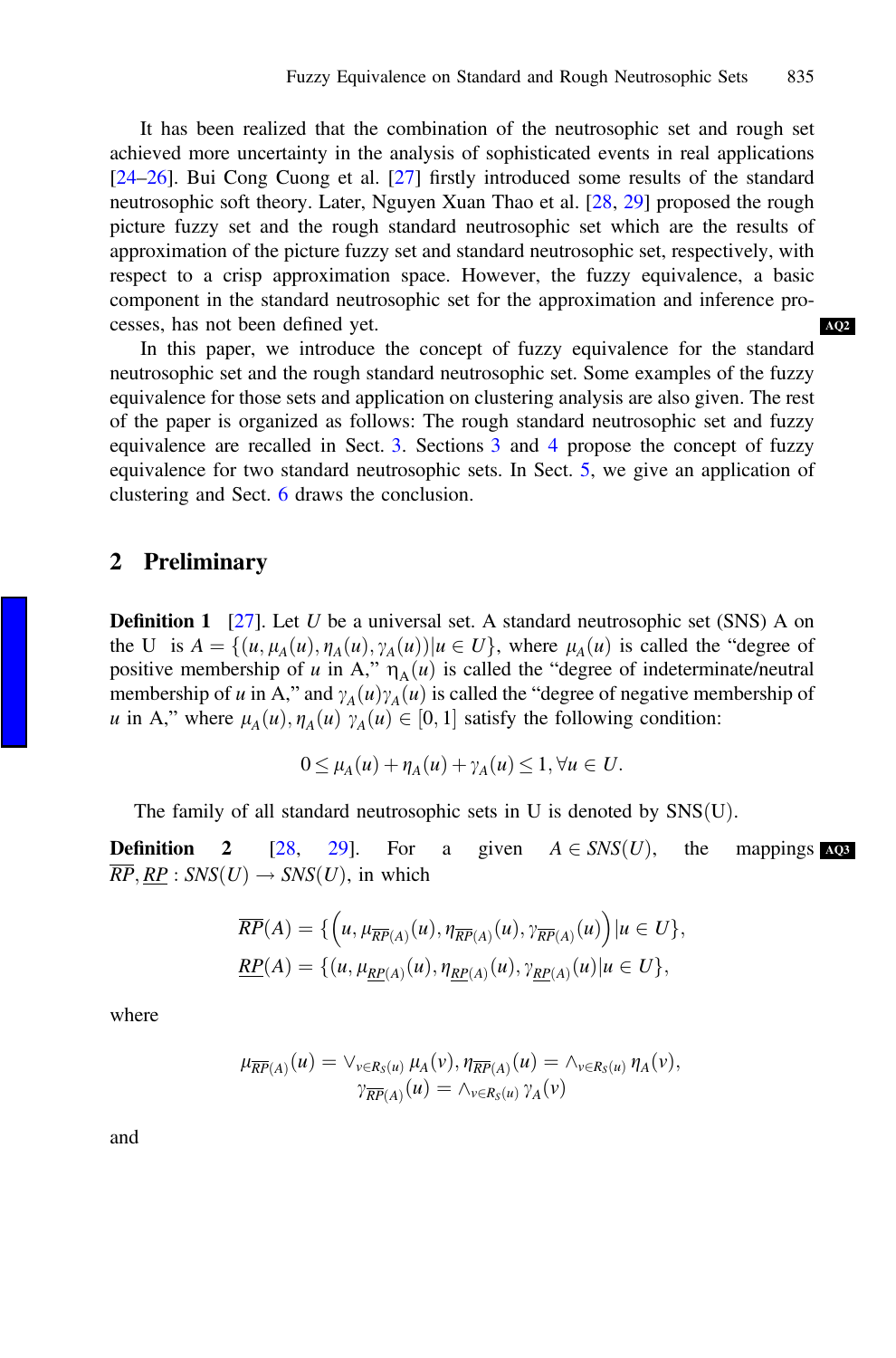$$
\mu_{\underline{RP}(A)}(u) = \wedge_{v \in R_S(u)} \mu_A(u), \ \eta_{\underline{RP}(A)}(u) = \wedge_{v \in R_S(u)} \eta_A(v),
$$

$$
\gamma_{\underline{RP}(A)}(u) = \vee_{v \in R_S(u)} \gamma_A(v)
$$

<span id="page-2-0"></span>are called to the upper and lower standard neutrosophic approximation operators, respectively, and the pair  $RP(A) = (RP(A), \overline{RP}(A))$  is referred as the rough standard neutrosophic set of A w.r.t the approximation space  $(U, R)$ , or A is called roughly defined on the approximation space  $(U, R)$ . The collection of all rough standard neutrosophic sets defined on the approximation space  $(U, R)$  is denoted by  $RSNS(U)$ .

**Definition 3** [[21\]](#page-8-0) A mapping  $e : [0, 1]^2 \rightarrow [0, 1]$  is a fuzzy equivalence if it satisfies the following conditions: following conditions:

(e1)  $e(a,b) = e(b,a), \forall a,b \text{ in } [0,1],$ (e2)  $e(1, 0) = 0$ , (e3)  $e(b, b) = 1, \forall b$  in [0, 1], (e4) If  $a \le a' \le b' \le b$ , then  $e(a, b) \le e(a', b')$ .

Note that (e4) satisfies iff  $e(a, c) \le \min\{e(a, b), e(b, c)\}\$ , for all  $a \le b \le c$  and  $a, b, c \in [0, 1].$ 

## 3 Fuzzy Equivalence on Standard Neutrosophic Set

**Definition 4** A mapping  $E: SNS(U) \times SNS(U) \rightarrow [0, 1]$  is a fuzzy equivalence if it satisfies the following conditions:

(E1)  $E(A, B) = E(B, A)$  for all  $A, B \in SNS(U)$ , (E2)  $E(A, B) = 0$  iff  $A = 1_U$  and  $B = 0_U$ , (E3)  $E(A, A) = 1, \forall A \in SNS(U),$ (E4)  $E(A, C) \le \min\{E(A, B), E(B, C)\}$  for all  $\forall A, B, C \in SNS(U)$  satisfy  $A \subset B \subset C$ .

**Example 1** Let  $U = \{x_1, x_2, \ldots, x_n\}$  be a universal set and  $A, B \in SNS(U)$ . A mapping  $E: SNS(U) \times SNS(U) \rightarrow [0, 1]$ , where

$$
E(A, B) = \begin{cases} \frac{1}{n} \sum_{i=1}^{n} \frac{\min\{\mu_A(x_i), \mu_B(x_i)\} + \min\{\eta_A(x_i), \eta_B(x_i)\} + (1 - \max\{\gamma_A(x_i), \gamma_B(x_i)\})}{2} & \text{iff } A \neq B \\ 1 & \text{iff } A = B \end{cases}
$$

is a fuzzy equivalence of A and B.

Indeed, conditions (E1), (E2), (E3), and (E4) are obvious.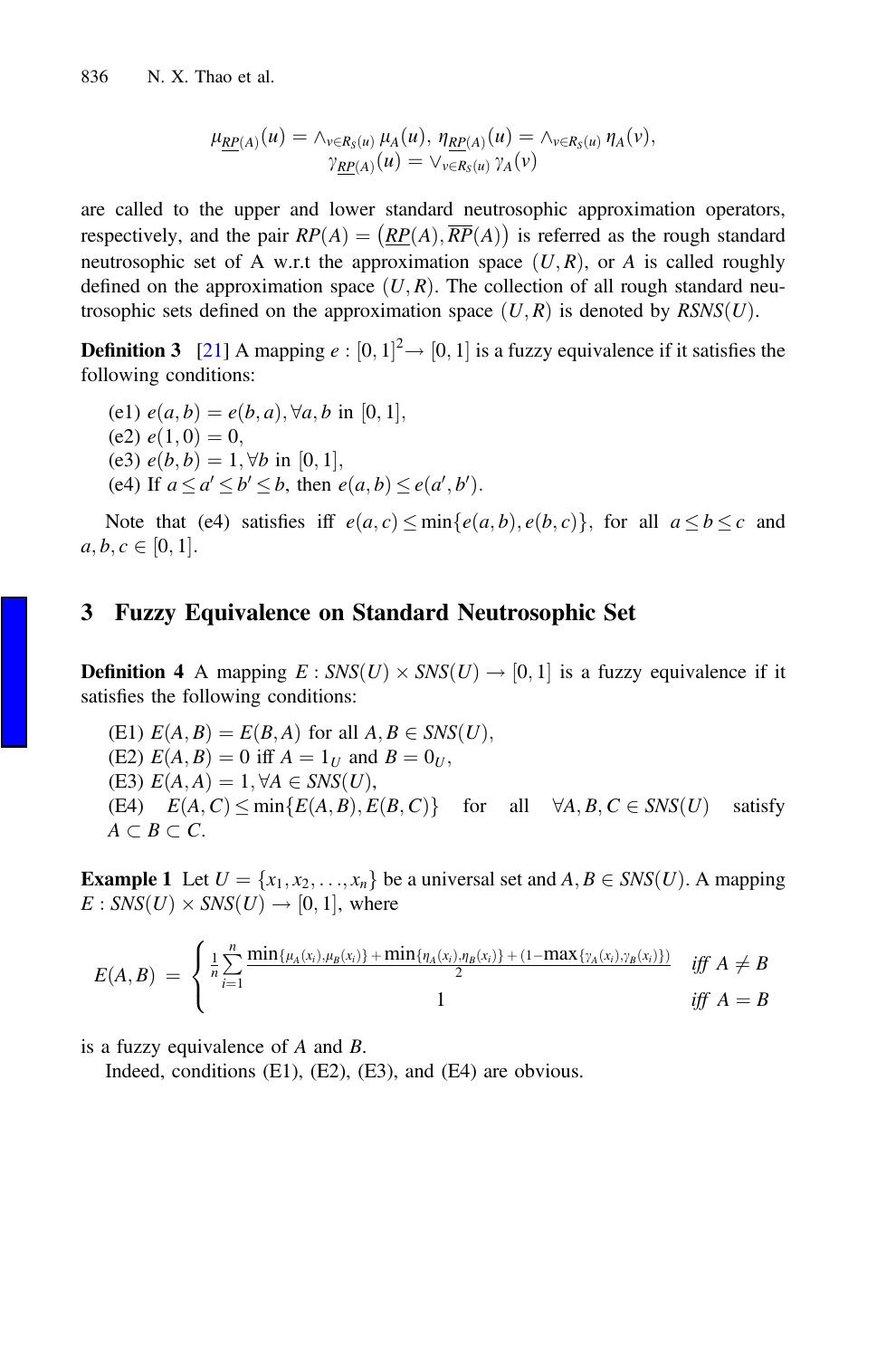<span id="page-3-0"></span>**Theorem 1** Let  $U = \{x_1, x_2, \ldots, x_n\}$  be a universal set and  $A, B \in SNS(U)$ . Let a mapping  $E: PFS(U) \times PFS(U) \rightarrow [0, 1]$  is defined by

$$
E(A,B) = \begin{cases} \frac{1}{n} \sum_{i=1}^{n} \frac{\mathbf{t}_1(\mu_A(x_i), \mu_B(x_i)) + \mathbf{t}_2(\eta_A(x_i), \eta_B(x_i)) + (1 - \mathbf{S}(\gamma_A(x_i), \gamma_B(x_i)))}{2} & \text{iff } A \neq B \\ 1 & \text{iff } A = B \end{cases}
$$

where  $t_1, t_2$  are t-norm on [0, 1] and s is a t-conorm on [0, 1]; then,  $E(A, B)$  is a fuzzy equivalence of A and B.

# 4 Fuzzy Equivalence on Rough Standard Neutrosophic Set

Here, we propose a fuzzy equivalence of the rough standard neutrosophic sets. Let  $U = \{x_1, x_2, ..., x_n\}$ ,  $A, B \in SNS(U)$ , and  $RP(A) = (RPA, \overline{RPA})$ ,  $RP(B) =$  $U = \{x_1, x_2, \ldots, x_n\}, \quad A, B \in SNS(U), \quad \text{and} \quad RP(A) = \overline{(RPA, \overline{RPA})}, \quad RP(B) =$  $(RPB, \overline{RPB})$ . For all  $x_i \in U$ , denote

$$
\mu_{EA}(x_i) = \left| \mu_{\overline{RPA}}(x_i) - \mu_{\underline{RPA}}(x_i) \right|;
$$
\n
$$
\eta_{EA}(x_i) = \left| \eta_{\overline{RPA}}(x_i) - \eta_{\underline{RPA}}(x_i) \right|;
$$
\n
$$
\gamma_{EA}(x_i) = \left| \gamma_{\overline{RPA}}(x_i) - \gamma_{\underline{RPA}}(x_i) \right|;
$$
\n
$$
\mu_{AE}(x_i) = \frac{\left| \mu_{\overline{RPA}}(x_i) + \mu_{\underline{RPA}}(x_i) \right|}{2};
$$
\n
$$
\eta_{AE}(x_i) = \frac{\left| \eta_{\overline{RPA}}(x_i) + \eta_{\underline{RPA}}(x_i) \right|}{2};
$$
\n
$$
\gamma_{AE}(x_i) = \frac{\left| \gamma_{\overline{RPA}}(x_i) + \gamma_{\underline{RPA}}(x_i) \right|}{2};
$$

$$
\mu_{E} = \frac{1}{n} \sum_{i=1}^{n} \left\{ 1 - \frac{\left| \mu_{\overline{R}\overline{P}A}(x_{i}) - \mu_{\overline{R}\overline{P}B}(x_{i}) \right| + \left| \mu_{\underline{R}\underline{P}A}(x_{i}) - \mu_{\underline{R}\underline{P}B}(x_{i}) \right| + \left| \mu_{\underline{R}A}(x_{i}) - \mu_{\underline{R}\underline{B}}(x_{i}) \right|}{4} \right\};
$$
\n
$$
\eta_{E} = \frac{1}{n} \sum_{i=1}^{n} \left\{ 1 - \frac{\left| \eta_{\overline{R}\overline{P}A}(x_{i}) - \eta_{\overline{R}\overline{P}B}(x_{i}) \right| + \left| \eta_{\underline{R}\underline{P}A}(x_{i}) - \eta_{\underline{R}\underline{P}B}(x_{i}) \right| + \left| \eta_{\underline{R}A}(x_{i}) - \eta_{\underline{R}\underline{B}}(x_{i}) \right|}{4} \right\};
$$
\n
$$
\gamma_{E} = \frac{1}{n} \sum_{i=1}^{n} \left\{ 1 - \frac{\left| \eta_{\overline{R}\overline{P}A}(x_{i}) - \eta_{\overline{R}\underline{P}B}(x_{i}) \right|}{2} + \left| \eta_{\underline{R}\underline{P}A}(x_{i}) - \eta_{\underline{R}\underline{P}B}(x_{i}) \right| + \left| \eta_{\underline{R}A}(x_{i}) - \eta_{\underline{R}\underline{P}B}(x_{i}) \right|}{4} \right\};
$$
\n
$$
\gamma_{E} = \frac{1}{n} \sum_{i=1}^{n} \left\{ 1 - \frac{\left| \eta_{\overline{R}\underline{P}A}(x_{i}) - \eta_{\overline{R}\underline{P}B}(x_{i}) \right| + \left| \eta_{\underline{R}\underline{P}A}(x_{i}) - \eta_{\underline{R}\underline{P}B}(x_{i}) \right| + \left| \eta_{\underline{R}A}(x_{i}) - \eta_{\underline{E}B}(x_{i}) \right|}{4} \right\}.
$$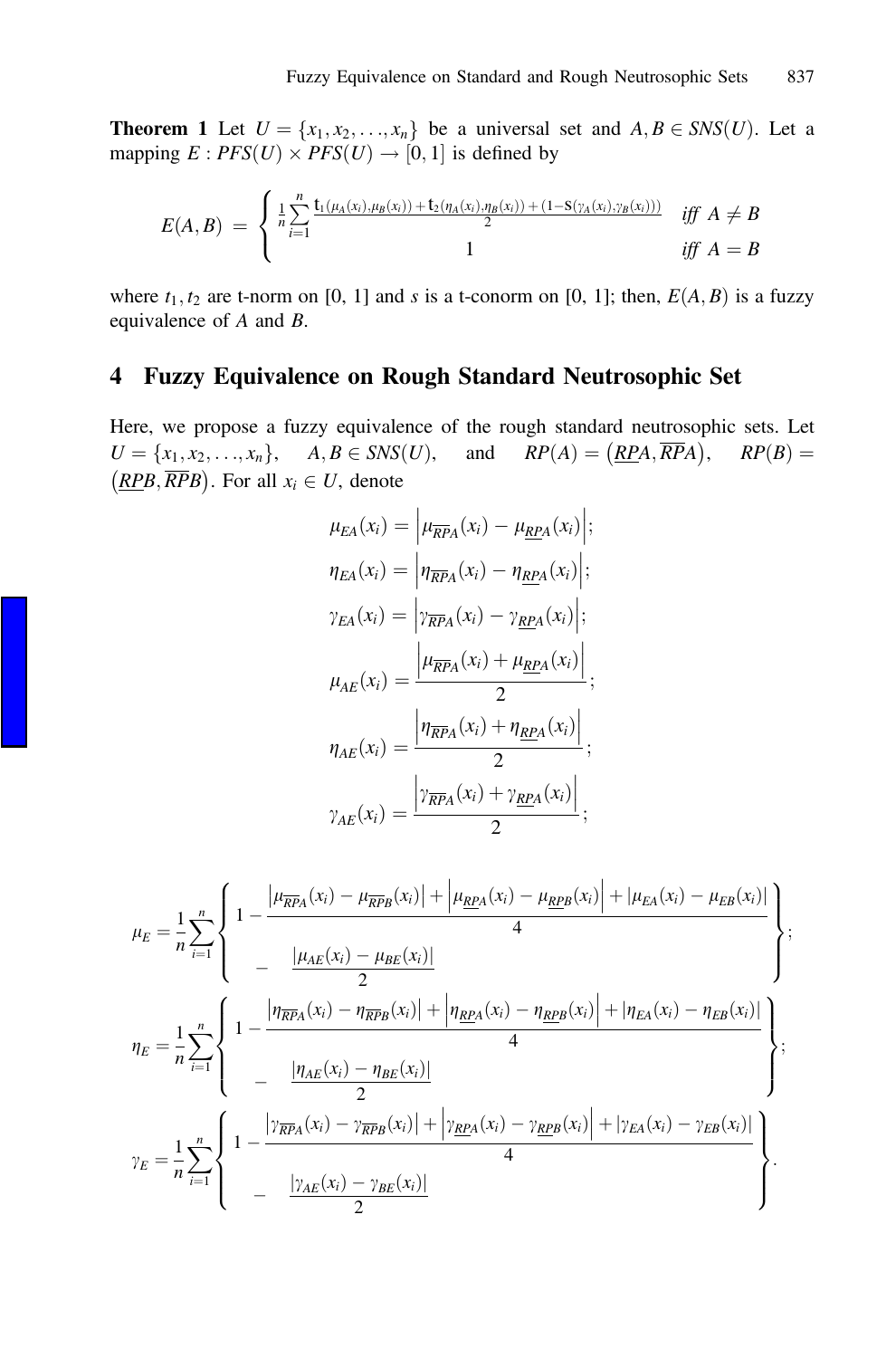<span id="page-4-0"></span>**Theorem 2** The mapping  $E : SNS(U) \times SNS(U) \rightarrow [0, 1]$  is defined by

$$
E(A, B) = \frac{\mu_E + \eta_E + \gamma_E}{3}
$$
 is a fuzzy equivalence.

*Proof* We verify the conditions for  $E(A, B)$ 

(E1) is obvious. (E2)  $A = 1_U$ ;  $B = 0_U$ . Then,

$$
\mu_{EA}(x_i) = 0, \eta_{EA}(x_i) = 0, \gamma_{EA}(x_i) = 0;
$$
  
\n
$$
\mu_{AE}(x_i) = 1, \eta_{AE}(x_i) = 0, \eta_{AE}(x_i) = 0;
$$
  
\n
$$
\mu_{EB}(x_i) = 0, \eta_{EB}(x_i) = 0, \gamma_{EB}(x_i) = 0;
$$
  
\n
$$
\mu_{BE}(x_i) = 0, \eta_{BE}(x_i) = 0, \eta_{BE}(x_i) = 1;
$$

So that  $\mu_E = \eta_E = \gamma_E = 0$  and  $E(A, B) = \frac{\mu_E + \eta_E + \gamma_E}{3} = 0$ (E3) is obvious. (E4) Note that, if  $0 \le a \le b \le c \le 1$ , then  $|a - c| \ge |a - b|$  and  $1 \ge |a - c| \ge |c - b| \ge 0$  so that  $0 \le 1 - |a - c| \le 1 - |a - b| \le 1$  and  $\geq |a-c| \geq |c-b| \geq 0$  so that  $0 \leq 1 - |a-c| \leq 1 - |a-b| \leq 1$  and<br> $0 \leq 1 - |a-c| \leq 1 - |c-b| \leq 1$  Because  $A \subseteq B \subseteq C$  then  $PPA \subseteq PPR$   $\overline{PPA}$  $0 \leq 1 - |a - c| \leq 1 - |c - b| \leq 1$ . Because  $A \subseteq B \subseteq C$ , then  $\frac{RPA}{RPA} \subseteq \frac{RPB}{RPB}$ ,  $RPA \subseteq \frac{RPB}{RPB}$  and  $RPR \subseteq RPC$ .  $\frac{RDP}{RQP} \subseteq \frac{RPP}{RP}$ . Hence  $F(A, C) \leq \min_{R} F(A, C) \leq F(R, C)$ .  $\overline{RPB}$ , and  $\overline{RPB} \subseteq \overline{RPC}$ ,  $\overline{RPB} \subseteq \overline{RPC}$ . Hence,  $E(A, C) \le \min\{E(A, C), E(B, C)\}\$ . Now, let  $U = \{x_1, x_2, \ldots, x_n\}, A, B \in SNS(U)$ , and  $RP(A) = \left(\frac{RPA}{RPA}\right)$ ,  $RP(B) = (RPB, \overline{RPB})$ . For all  $x_i \in U$ , denote

$$
\overline{E}(A,B)(x_i) = \left| \mu_{\overline{RPA}}(x_i) - \mu_{\overline{RPA}}(x_i) \right| + \left| \eta_{\overline{RPA}}(x_i) - \eta_{\overline{RPB}}(x_i) \right| + \left| \gamma_{\overline{RPA}}(x_i) - \gamma_{\overline{RPB}}(x_i) \right|,
$$
\n
$$
\underline{E}(A,B)(x_i) = \left| \mu_{\underline{RPA}}(x_i) - \mu_{\underline{RPB}}(x_i) \right| + \left| \eta_{\underline{RPA}}(x_i) - \eta_{\underline{RPB}}(x_i) \right| + \left| \gamma_{\underline{RPA}}(x_i) - \gamma_{\underline{RPB}}(x_i) \right|.
$$

**Theorem 3** The mapping  $E : SNS(U) \times SNS(U) \rightarrow [0, 1]$  is defined by

$$
E(A, B) = \frac{1}{n} \sum_{i=1}^{n} \left[ 1 - \frac{\bar{E}(A, B)(x_i) + \underline{E}(A, B)(x_i)}{2} \right]
$$

is a fuzzy equivalence.

Proof Similar to proof of Theorem 2.

# 5 An Application to Clustering Analysis

**Example 2** Suppose there are three types of products  $D = \{D_1, D_2D_3\}$  and ten regular customers  $U = \{u_1, u_2, \ldots, u_{10}\}\$ . R is an equivalence and  $U/R = \{X_1 = \{u_1, u_3, u_9\}\}\$ ;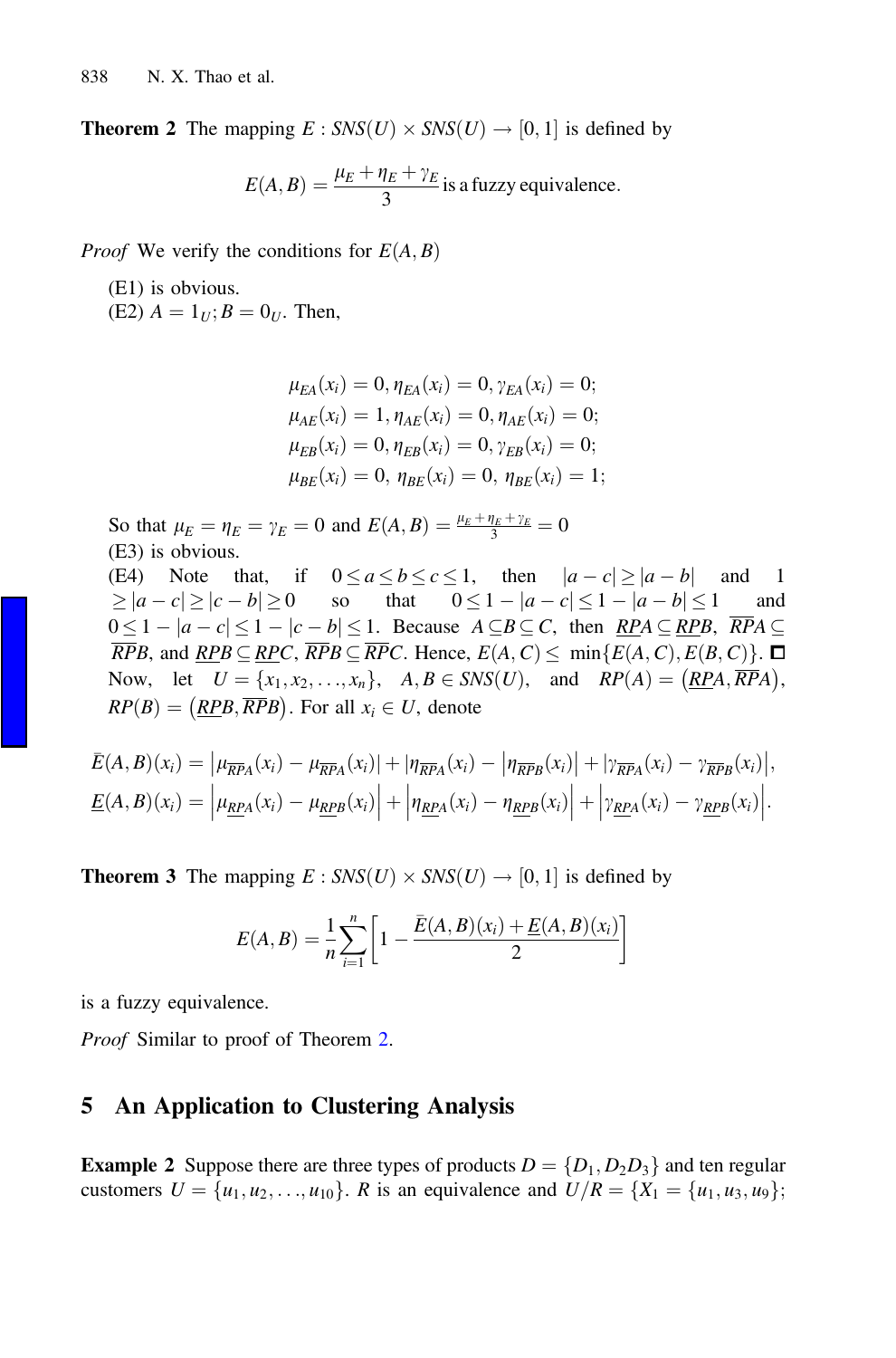$X_2 = \{u_2, u_7, u_{10}\}; X_3 = \{u_4\}; X_4 = \{u_5, u_8\}, X_5 = \{u_{10}\}\}.$  This division can be based on age or income. We consider that each customer evaluates the product by the linguistic labels {Good, Not-Rated, Not-Good}. Thus, each customer is a neutrosophic set on the products set (Table 1). Now, we can look at similar levels of customer groups in order to strategically sell products. Therefore, one can consider the sets of equivalence classes of customers for the three product categories above. In Table 2, we obtain a rough neutrosophic information system, in which for each  $X_i$ , the upper line is  $\overline{RP}X_i$  and the lower line is  $RP X_i (i = 1, ..., 5)$ .

| U        | $D_1$             | $D_2$            | $D_3$            |
|----------|-------------------|------------------|------------------|
| $u_1$    | (0.2, 0.3, 0.5)   | (0.15, 0.6, 0.2) | (0.4, 0.05, 0.5) |
| $u_2$    | (0.3, 0.1, 0.5)   | (0.3, 0.3, 0.3)  | (0.35, 0.1, 0.4) |
| $u_3$    | (0.6, 0, 0.4)     | (0.3, 0.05, 0.6) | (0.1, 0.45, 0.4) |
| $u_4$    | (0.15, 0.1, 0.7)  | (0.1, 0.05, 0.8) | (0.2, 0.4, 0.3)  |
| $u_5$    | (0.05, 0.2, 0.7)  | (0.2, 0.4, 0.3)  | (0.05, 0.4, 0.5) |
| $u_6$    | (0.1, 0.3, 0.5)   | (0.2, 0.3, 0.4)  | (1, 0, 0)        |
| $u_7$    | (0.25, 0.3, 0.4)  | (1, 0, 0)        | (0.3, 0.3, 0.4)  |
| $u_8$    | (0.1, 0.6, 0.2)   | (0.25, 0.3, 0.4) | (0.4, 0, 0.6)    |
| $u_9$    | (0.45, 0.1, 0.45) | (0.25, 0.4, 0.3) | (0.2, 0.5, 0.3)  |
| $u_{10}$ | (0.05, 0.05, 0.9) | (0.4, 0.2, 0.3)  | (0.05, 0.7, 0.2) |

Table 1. A neutrosophic information system

Table 2. A rough neutrosophic information system

|       | $\mathbf{D}_1$    | $\mathbf{D}_2$    | $\mathbf{D}_3$   |
|-------|-------------------|-------------------|------------------|
| $X_1$ | (0.6, 0, 0.4)     | (0.3, 0.05, 0.2)  | (0.4, 0.05, 0.3) |
|       | (0.2, 0, 0.5)     | (0.15, 0.05, 0.6) | (0.1, 0.05, 0.5) |
| $X_2$ | (0.3, 0.05, 0.4)  | (1, 0, 0)         | (0.35, 0.1, 0.2) |
|       | (0.05, 0.05, 0.9) | (0.3, 0.1, 0.3)   | (0.05, 0.1, 0.4) |
| $X_3$ | (0.15, 0.1, 0.7)  | (0.1, 0.05, 0.8)  | (0.2, 0.4, 0.3)  |
|       | (0.15, 0.1, 0.7)  | (0.1, 0.05, 0.8)  | (0.2, 0.4, 0.3)  |
| $X_4$ | (0.1, 0.2, 0.2)   | (0.25, 0.3, 0.3)  | (0.4, 0, 0.5)    |
|       | (0.05, 0.2, 0.7)  | (0.2, 0.3, 0.4)   | (0.05, 0, 0.6)   |
| $X_5$ | (0.1, 0.3, 0.5)   | (0.2, 0.3, 0.4)   | (1, 0, 0)        |
|       | (0.1, 0.3, 0.5)   | (0.2, 0.3, 0.4)   | (1, 0, 0)        |

We calculate the similarity relations on  $\{X_1, X_2, X_3, X_4, X_5\}$  (based on Theorem [2\)](#page-4-0) as follows: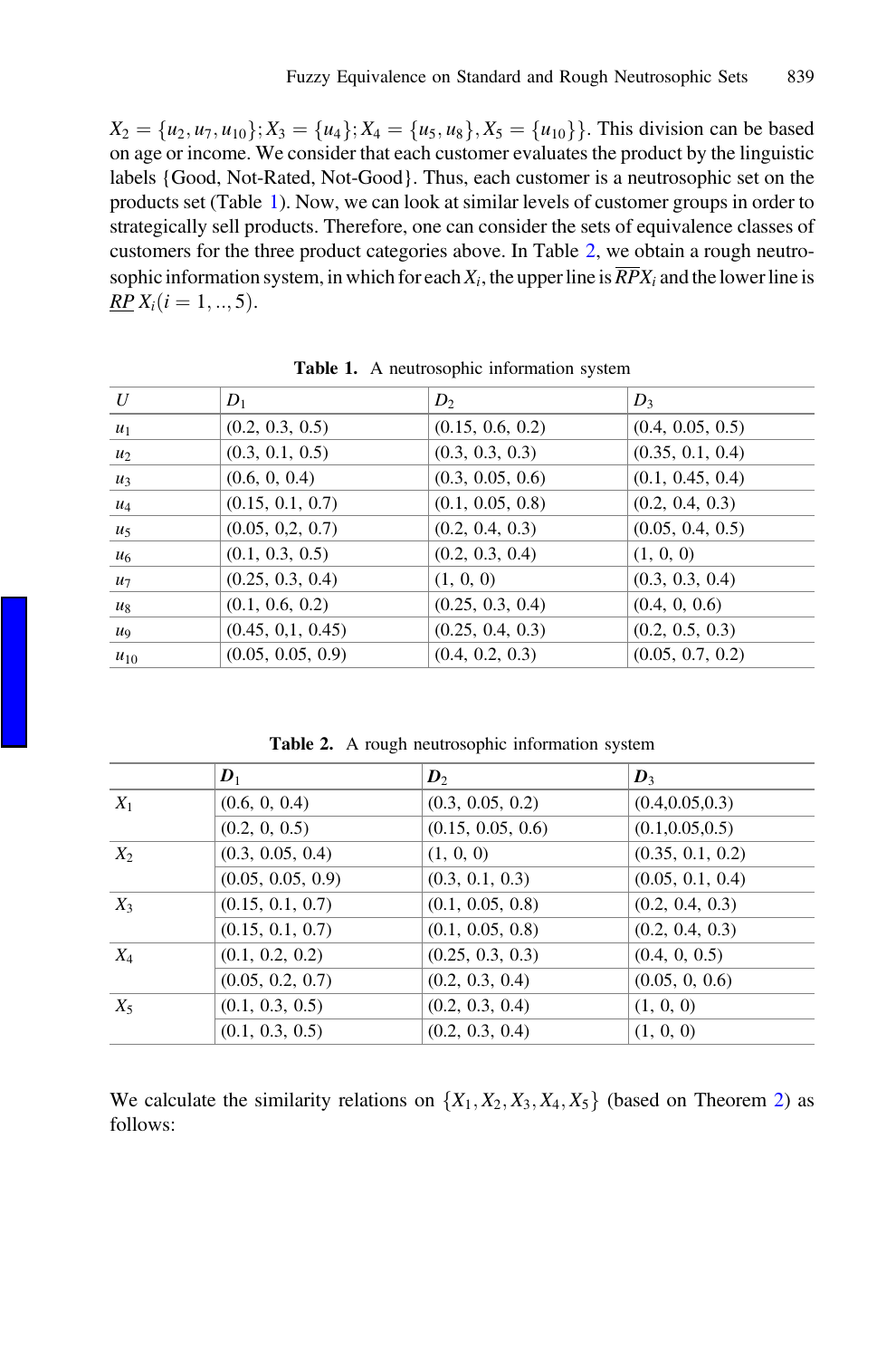$$
R_1 = \begin{bmatrix} 1.0000 & & & & & & \\ 0.8111 & 1.0000 & & & & & \\ 0.7708 & 0.7208 & 1.0000 & & & \\ 0.8278 & 0.7750 & 0.7458 & 1.0000 & & \\ 0.7069 & 0.6347 & 0.7000 & 0.7819 & 1.0000 \end{bmatrix}
$$

Use the maximum tree method for fuzzy clustering analysis. Firstly, the Kruskal method is used to draw the largest tree:

$$
3 \underset{0.7458}{\rightarrow} 4 \underset{0.775}{\rightarrow} 2 \underset{0.7819}{\rightarrow} 1 \underset{0.8278}{\rightarrow} 5
$$

The tree implies that for  $\alpha \in [0, 1]$ , we can classify the  $U/R = \{X_1, X_2, X_3, X_4, X_5\}$ by fuzzy equivalence  $E(X_i, X_j) \ge \alpha$ , where  $X_i, X_j \in U/R$  as follows:

 $+$  If  $0 \le \alpha \le 0.7458$  then it has a cluster  $\{X_1, X_2, X_3, X_4, X_5\}$ .  $f$  If 0.7458  $\alpha \le 0.775$  then we have two clusters  $\{X_3\}, \{X_1, X_2, X_4, X_5\}$ .  $f$  If 0.775  $\alpha \le 0.7819$  then we have three clusters  $\{X_3\}, \{X_4\}, \{X_1, X_2, X_5\}$ .  $f$  If 0.7819  $\lt \alpha$   $\lt$  0.8278 then we have four clusters  $\{X_3\}$ ,  $\{X_4\}$ ,  $\{X_2\}$ ,  $\{X_1, X_5\}$ .  $f$  If 0.8278 <  $\alpha$  < 1 then we have five clusters  $\{X_3\}$ ,  $\{X_4\}$ ,  $\{X_2\}$ ,  $\{X_1\}$ ,  $\{X_5\}$ .

Now, we calculate the similarity relations on  $\{X_1, X_2, X_3, X_4, X_5\}$  (based on Theorem [3](#page-4-0)) as follows:

| $\lceil 1.0000 \rceil$ |  |                                                                                                                                            |
|------------------------|--|--------------------------------------------------------------------------------------------------------------------------------------------|
|                        |  |                                                                                                                                            |
|                        |  |                                                                                                                                            |
|                        |  |                                                                                                                                            |
|                        |  | $\begin{array}{r} 300 \\ -10.8792 & 1.0000 \\ 0.8542 & 0.8167 & 1.0000 \\ 0.8563 & 0.85 & 1.0000 \\ 0.8563 & 0.8521 & 1.0000 \end{array}.$ |

Use the maximum tree method for fuzzy clustering analysis. Firstly, the Kruskal method is used to draw the largest tree:

$$
3 \underset{0.85}{\rightarrow} 4 \underset{0.8521}{\rightarrow} 2 \underset{0.8563}{\rightarrow} 1 \underset{0.8813}{\rightarrow} 5
$$

The tree implies that for  $\alpha \in [0, 1]$ , we can classify the  $U/R = \{X_1, X_2, X_3, X_4, X_5\}$ by fuzzy equivalence  $E(X_i, X_j) \ge \alpha$ ,, where  $X_i, X_j \in U/R$  as follows:

- + If  $0 \le \alpha \le 0.85$  then it has a cluster  $\{X_1, X_2, X_3, X_4, X_5\}$ .
- + If  $0.85 < \alpha \le 0.8521$  then we have two clusters  $\{X_3\}, \{X_1, X_2, X_4, X_5\}$ .
- $f$  If 0.8521 <  $\alpha$   $\leq$  0.8563 then we have three clusters  $\{X_3\}, \{X_4\}, \{X_1, X_2, X_5\}$ .
- $f$  If 0.8563  $\lt \alpha \le 0.8813$  then we have four clusters  $\{X_3\}, \{X_4\}, \{X_2\}, \{X_1, X_5\}$ .
- $f$  If 0.8813 <  $\alpha \le 1 < \alpha \le 1$  then we have five clusters  $\{X_3\}$ ,  $\{X_4\}$ ,  $\{X_2\}$ ,  $\{X_1\}$ ,  $\{X_5\}$ .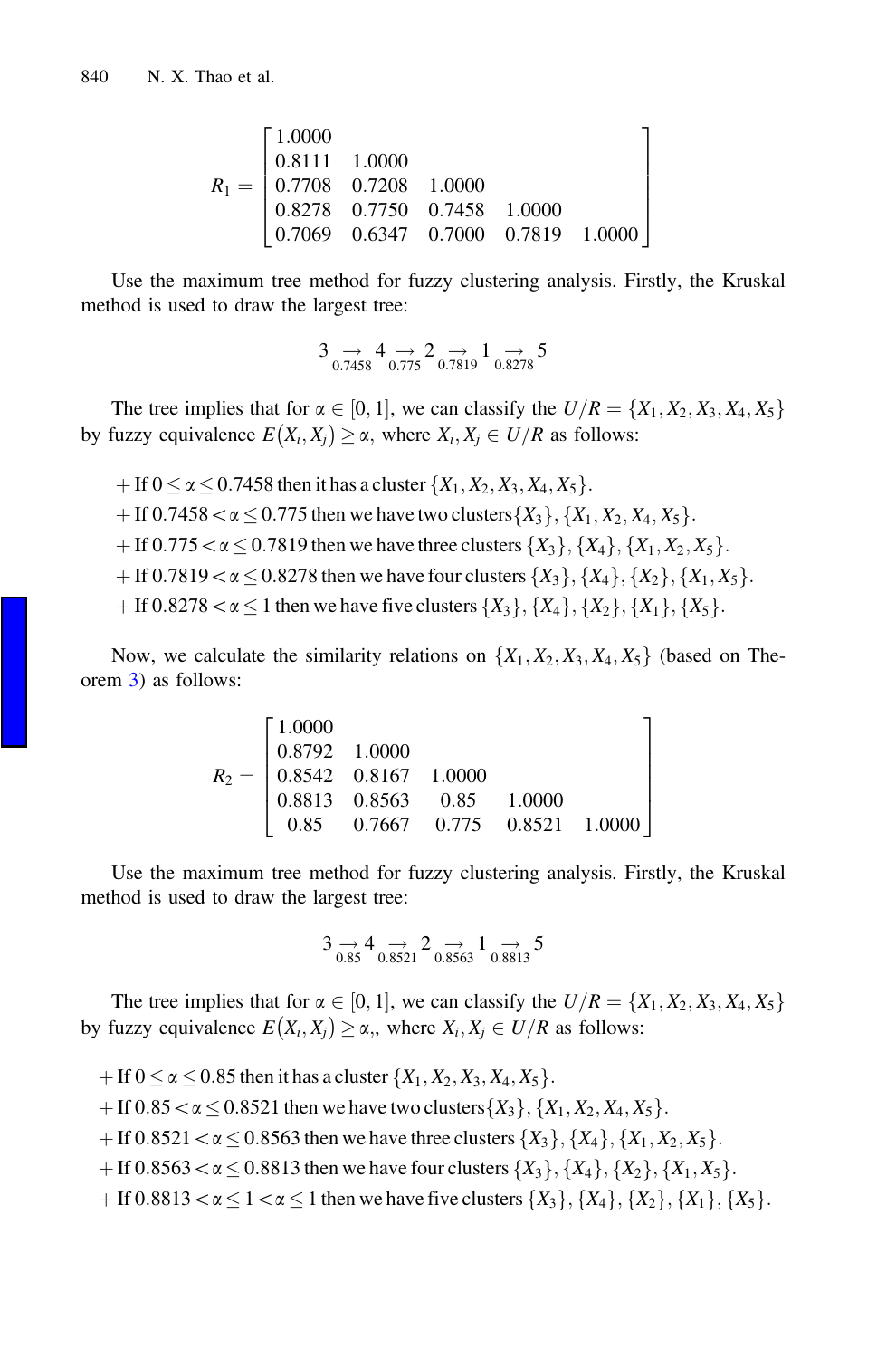<span id="page-7-0"></span>The clustering analysis on the rough standard neutrosophic set is analogously done. We find that the clustering result by Theorems [2](#page-4-0) and [3](#page-4-0) is giving the same clustering results. But theoretically, computation using Theorem [3](#page-4-0) is simpler than Theorem [2](#page-4-0).

# 6 Conclusions

We have introduced the preliminary results of the fuzzy equivalences on the standard neutrosophic set and the rough standard neutrosophic set. Using these definitions, we can perform clustering analysis on the datasets of neutrosophic sets.

Further studies regarding this research can be expanded of fuzzy equivalence of topological spaces and metrics. With that, we can also build fuzzy equivalent matrix are models for clustering problems for real applications.

Acknowledgements. We acknowledge the seminar series of Prof. Bui Cong Cuong at the Hanoi University of Science and Technology, 2016–2017, for supporting fruitful ideas.

## **References**

- 1. Smarandache, F.: Neutrosophy. Neutrosophic Probability, Set, and Logic, ProQuest Information & Learning, Ann Arbor, Michigan, USA, 105 p., 1998; [http://fs.gallup.unm.](http://fs.gallup.unm.edu/eBook-neutrosophics6.pdf) [edu/eBook-neutrosophics6.pdf](http://fs.gallup.unm.edu/eBook-neutrosophics6.pdf)(last edition online).
- 2. Zadeh, L. A.: Fuzzy Sets. Information and Control 8(3) (1965) 338–353.
- 3. Atanassov, K.: Intuitionistic Fuzzy Sets. Fuzzy set and systems 20 (1986) 87–96.
- 4. Wang, H., Smarandache, F., Zhang, Y.Q. et al: Interval NeutrosophicSets and Logic: Theory and Applications in Computing. Hexis, Phoenix, AZ (2005).
- 5. Wang, H.,Smarandache, F., Zhang, Y.Q.,et al., Single Valued NeutrosophicSets. Multispace and Multistructure 4 (2010) 410–413.
- 6. Ye, J.: A Multi criteria Decision-Making Method Using Aggregation Operators for Simplified Neutrosophic Sets. Journal of Intelligent & Fuzzy Systems 26 (2014) 2459–2466.
- 7. Cuong, B.C.: Picture Fuzzy Sets. Journal of Computer Science and Cybernetics 30(4) (2014) 409–420.
- 8. Cuong, B.C., Son, L.H., Chau, H.T.M.: Some Context Fuzzy Clustering Methods for Classification Problems. Proceedings of the 1st International Symposium on Information and Communication Technology (2010) 34–40.
- 9. Son, L.H., Thong, P.H.: Some Novel Hybrid Forecast Methods Based On Picture Fuzzy Clustering for Weather Nowcasting from Satellite Image Sequences. Applied Intelligence 46 (1) (2017) 1–15.
- 10. Son, L.H., Tuan, T.M.: A cooperative semi-supervised fuzzy clustering framework for dental X-ray image segmentation. Expert Systems With Applications 46 (2016) 380–393.
- 11. Son, L.H., Viet, P.V., Hai, P.V.: Picture Inference System: A New Fuzzy Inference System on Picture Fuzzy Set. Applied Intelligence (2017) [https://doi.org/10.1007/s10489-016-0856-1.](https://doi.org/10.1007/s10489-016-0856-1)
- 12. Son, L.H.: A Novel Kernel Fuzzy Clustering Algorithm for Geo-Demographic Analysis. Information Sciences 317 (2015) 202–223.
- 13. Son, L.H.: Generalized Picture Distance Measure and Applications to Picture Fuzzy Clustering. Applied Soft Computing 46 (2016) 284–295.